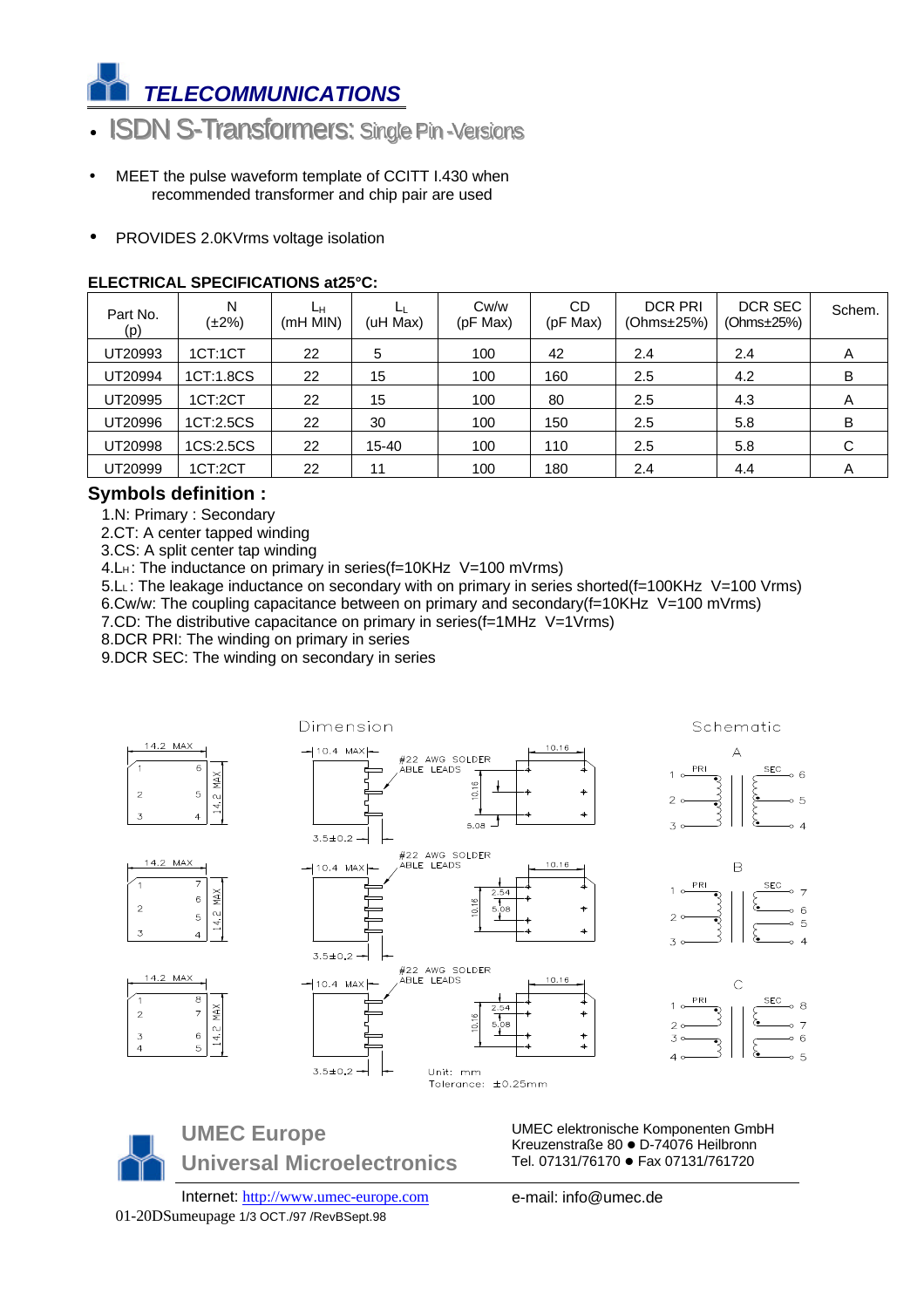

# • ISDN S-Transformers: Dual Pin& Surface Mount Versions

 MEET the pulse waveform template of CCITT I.430 when recommended transformer and chip pair are used

THE dual version contains both transmit and receive transformer PROVIDES 2.0KVrms isolation for LINE-SIDE and IC-SIDE

| Part No.     |       | Turns Radio(±2%)<br>(LINE-SIDE:IC-SIDE) | Lн<br>$(mH$ MIN $)$ |          | (uH Max) | Cw/w<br>(pF Max) |     | <b>CD</b><br>(pF Max) | <b>DCR LINE-SISE</b><br>(Ohms±25%) |     |     | <b>DCR IC-SIDE</b><br>(Ohms±25%) | Dim. |
|--------------|-------|-----------------------------------------|---------------------|----------|----------|------------------|-----|-----------------------|------------------------------------|-----|-----|----------------------------------|------|
|              | Α     | B                                       | A & B               | A        | B        | A&B              | A   | B                     | A                                  | B   | A   | B                                |      |
| UT20492      | 1:1   | 1:2                                     | 22                  | 5        | 15       | 100              | 42  | 80                    | 2.4                                | 2.5 | 2.4 | 4.3                              | A    |
| UT20492-TS   | 1:1   | 1:2                                     | 22                  | 5        | 15       | 100              | 42  | 80                    | 2.4                                | 2.3 | 2.4 | 4                                | B    |
| UT20493(-TS) | 1:1   | 1:1                                     | 22                  | 5        | 5        | 100              | 42  | 42                    | 2.4                                | 2.4 | 2.4 | 2.4                              | A(B) |
| UT20494(-TS) | 1:1.8 | 1:1.8                                   | 22                  | 15       | 15       | 100              | 160 | 160                   | 2.5                                | 2.5 | 4.2 | 4.2                              | A(B) |
| UT20495(-TS) | 1:2   | 1:2                                     | 22                  | 15       | 15       | 100              | 80  | 80                    | 2.5                                | 2.5 | 4.3 | 4.3                              | A(B) |
| UT20498(-TS) | 1:2.5 | 1:2.5                                   | 22                  | $8 - 40$ | $8 - 40$ | 100              | 110 | 110                   | 2.5                                | 2.5 | 5.8 | 5.8                              | A(B) |
| UT20499(-TS) | 1:2   | 1:2                                     | 22                  | 11       | 11       | 100              | 180 | 180                   | 2.4                                | 2.4 | 4.4 | 4.4                              | A(B) |

#### **ELECTRICAL SPECIFICATIONS at25°C:**

#### **Symbols definition:**

1.LH: The inductance on LINE-SIDE in series (f=10KHz V=100 mVrms)

 2.LL: The leakage inductance on IC-SIDE with on LINE-SIDE in series short circuited(f=100KHz V=100Vrms) 3.Cw/w: The coupling capacitance between on LINE-SIDE and IC-SIDE (f=10KHz V=100 mVrms)

- 4.CD: The distributive capacitance on LINE-SIDE in series (f=1MHz V=1Vrms)
- 5.DCR LINE-SIDE: The winding on LINE-SIDE in series

6.DCR IC-SIDE: The winding on IC-SIDE in series



**UMEC Europe Universal Microelectronics**

Internet: http://www.umec-europe.com e-mail: info@umec.de page 2/3 OCT./97 0120DS /RevB Sept.98

UMEC elektronische Komponenten GmbH Kreuzenstraße 80 · D-74076 Heilbronn Tel. 07131/76170 · Fax 07131/761720